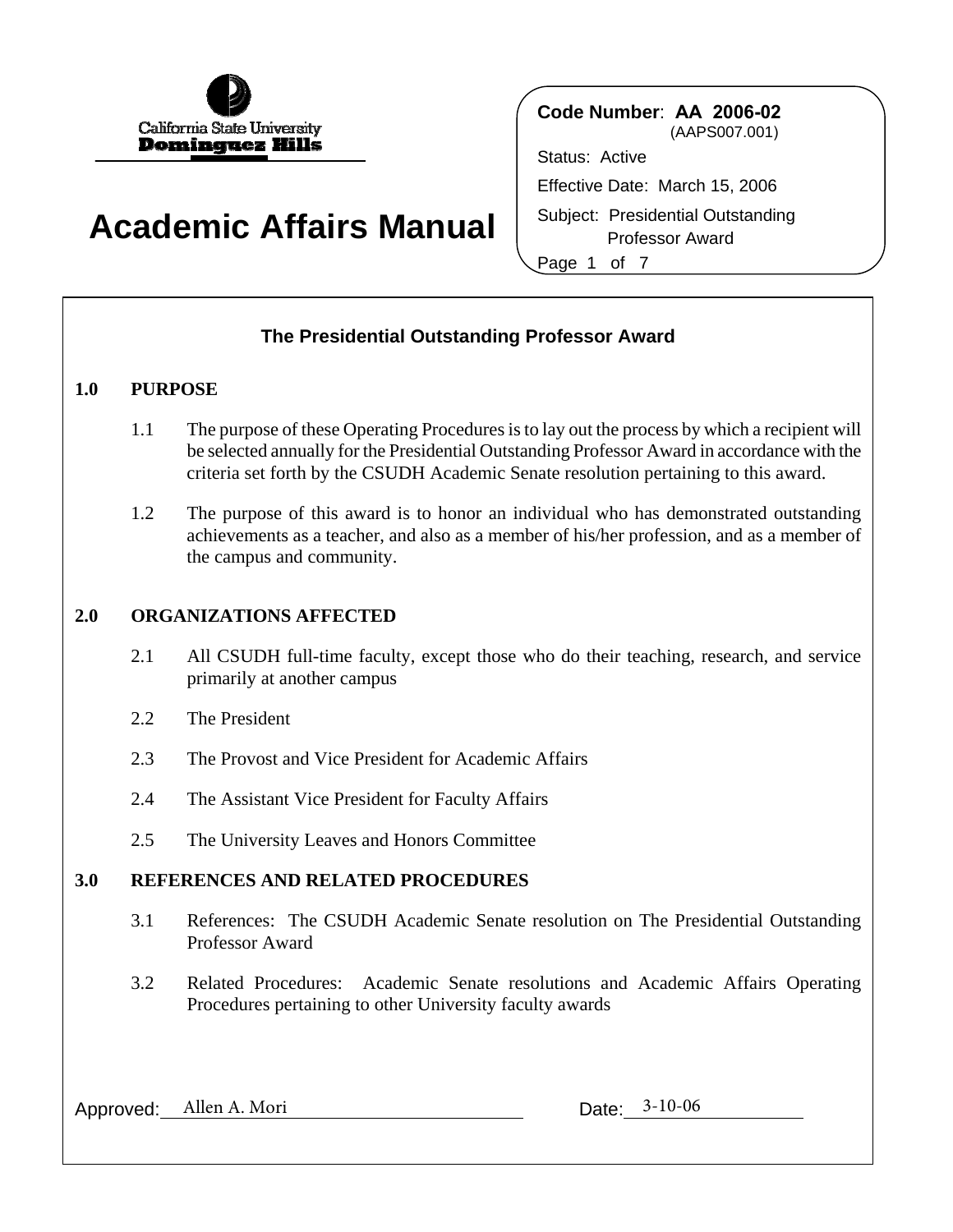Code Number: **AA 2006-02** (AAPS007.001) Page 2 of 7

# **4.0 POLICY**

- 4.1 Eligibility:
	- 4.1.1 All CSUDH full-time faculty, except those who do their teaching, research and service primarily at another campus, are eligible, if they have not have received the award in the past five years.
	- 4.1.2 Faculty who primarily perform their teaching, research and service at another campus shall not be eligible.
	- 4.1.3 Teaching must be performed at CSUDH.
	- 4.1.4 A significant part of each nominee's record of accomplishment shall have been established while a faculty member of CSUDH.
- 4.2 A nominee for the Presidential Outstanding Professor Award is expected to have a record of superlative teaching. No amount of professional achievement as evidenced by research and creative scholarship, or service to the campus and community shall be a substitute for this basic requirement.
- 4.3 The quality of teaching, research and service shall be essential in the decision. This award is not for outstanding teaching alone, but for outstanding contributions in all three traditional areas of the professorate: teaching, research, and service. The body of the recipient's work in all three categories over the previous five years must be exceptional.
- 4.4 Each nomination shall be supported by evidence of the nominee's achievements in the form of descriptive and evaluative statements from students, colleagues in the nominee's academic discipline, campus administrators, and others who are qualified to comment upon the nominee's teaching, scholarship, and service. All statements should identify the type of evidence used as a basis for judgment and should include information identifying the author.
- 4.5 The nominee's professional accomplishments should be evaluated to ascertain their quality and the resultant contributions these activities have made to the University.
- 4.6 The University Leaves and Honors Committee shall adjudicate the Presidential Outstanding Professor Award. Eligible Faculty: Full-time faculty and lecturers employed by CSUDH to teach who are not primarily teaching at another campus.
- 4.7 The call for nominations shall be consistent with other University faculty awards.
- 4.8 Any CSUDH faculty member may submit no more than one nomination.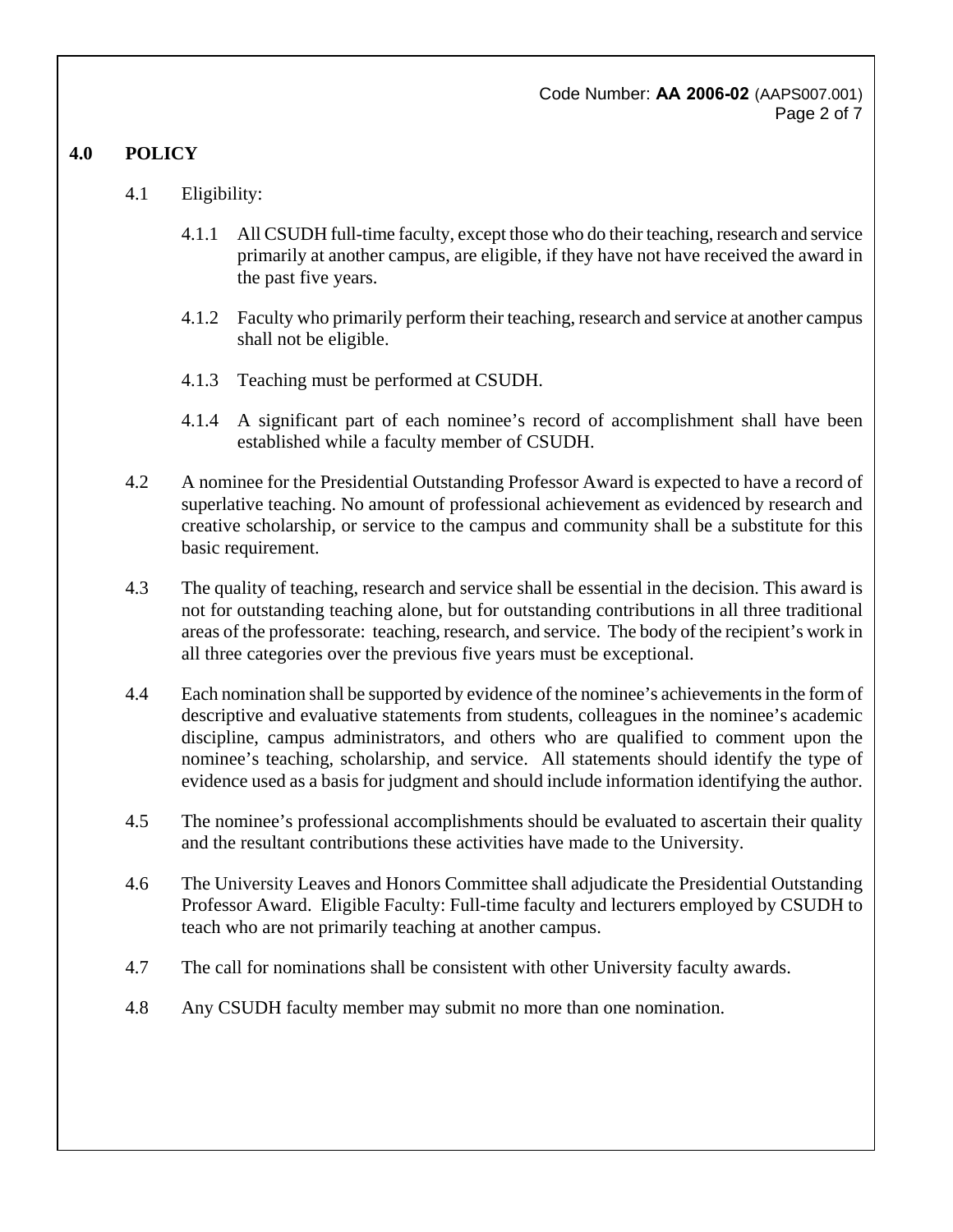Code Number: **AA 2006-02** (AAPS007.001) Page 3 of 7

### **5.0 RESPONSIBILITIES**

- 5.1 The Assistant Vice President for Faculty Affairs
	- 5.1.1 The Assistant Vice President for Faculty Affairs (AVPFA) shall be responsible for organizing the nomination process for this award.
		- 5.1.1.1 By the 16th working day in September of each year, the AVPFA shall cause a notification to be issued to all CSUDH faculty, staff and students announcing the nomination process for this award.
			- 5.1.1.1.1 This notice shall go in e-mail format to the entire campus community and/or be posted so that everyone has access to it.
			- 5.1.1.1.2 The notice shall include the purpose of this award (see 1.2) and the policy concerning eligibility and the types of evidence that may be submitted in support of the nomination (see  $4.1 - 4.5$ ).
			- 5.1.1.1.3 The nomination notification shall indicate that:
				- 5.1.1.1.3.1 Any member of the campus community -- faculty, staff or student -- may nominate a faculty member for the award.
				- 5.1.1.1.3.2 All nominations must include the reason(s) why the person being nominated warrants consideration for the award.
				- 5.1.1.1.3.3 All nominations must be signed by the person making the nomination.
				- 5.1.1.1.3.4 Each member of the campus community may nominate no more than one person.
				- 5.1.1.1.3.5 Faculty may nominate themselves.
				- 5.1.1.1.3.6 All nominations must be received in the office of the AVPFA by 5 p.m. on the  $16<sup>th</sup>$  working day in October.
	- 5.1.2 The AVPFA shall collate the nominations, confirm the eligibility of those nominated, and then notify each of the eligible nominees of his/her nomination.
		- 5.1.2.1 The notification shall be sent by the  $18<sup>th</sup>$  working day in November.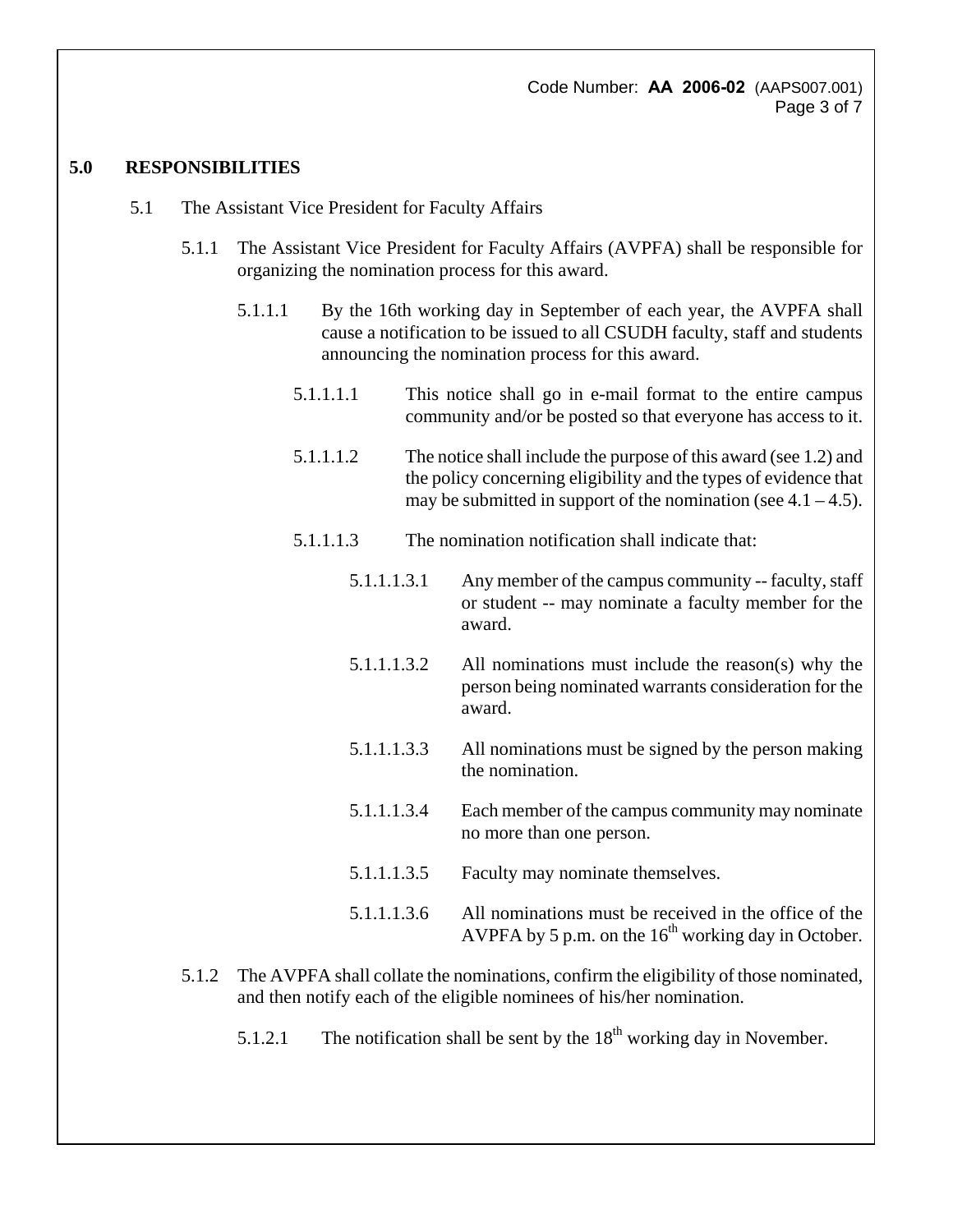- 5.1.2.2 The notification shall include the purpose of this award (see 1.2) and the policy concerning eligibility and the types of evidence that may be submitted in support of the nomination (see 4.1 -4.5).
- 5.1.2.3 The notification shall indicate that:
	- 5.1.2.3.1 Each nominee, if s/he wishes to be considered a candidate, should submit a mini-file of supporting material consistent with the criteria for the award but must at least sign a release allowing members of the University Leaves and Honors Committee access to his/her Personnel Action File. The mini-file must specifically address the criteria for the award.
	- 5.1.2.3.2 The mini-file and/or release must be received in the office of the AVPFA by no later than 5 p.m. on the Wednesday immediately prior to the Thanksgiving holiday.
	- 5.1.2.3.3 The failure to submit a mini-file or release by this time will be taken to mean that the nominee does not wish to be considered a candidate for this award.
- 5.1.3 The AVPFA shall collate the documents from all those wishing to be considered candidates and then forward the list of candidates, together with all documents supporting these candidacies, to the Chair of the University Leaves and Honors Committee on the Monday immediately following the Thanksgiving holiday.
- 5.1.4 The AVPFA, upon receipt from the University Leaves and Honors Committee of the notification of their selection of the recipient of this award, shall notify the Provost as to the name of the recipient and shall forward to the Provost the person's mini-file and other supporting documents, including the cover document provided by the Committee.
- 5.2 The University Leaves and Honors Committee shall:
	- 5.2.1 Receive from the AVPFA the list of candidates for this award, together with all documents supporting their candidacies.
	- 5.2.2 Applying the criteria implicit in the purpose of this award (see 1.2) and the policies relevant to this award (see  $4.1 - 4.5$ ), select a recipient for the current academic year.
	- 5.2.3 By the 1<sup>st</sup> working day in January, notify the AVPFA of the identity of the selected recipient, and forward to the AVPFA that person's mini-file, together with a cover document indicating the basis for the Committee's selection.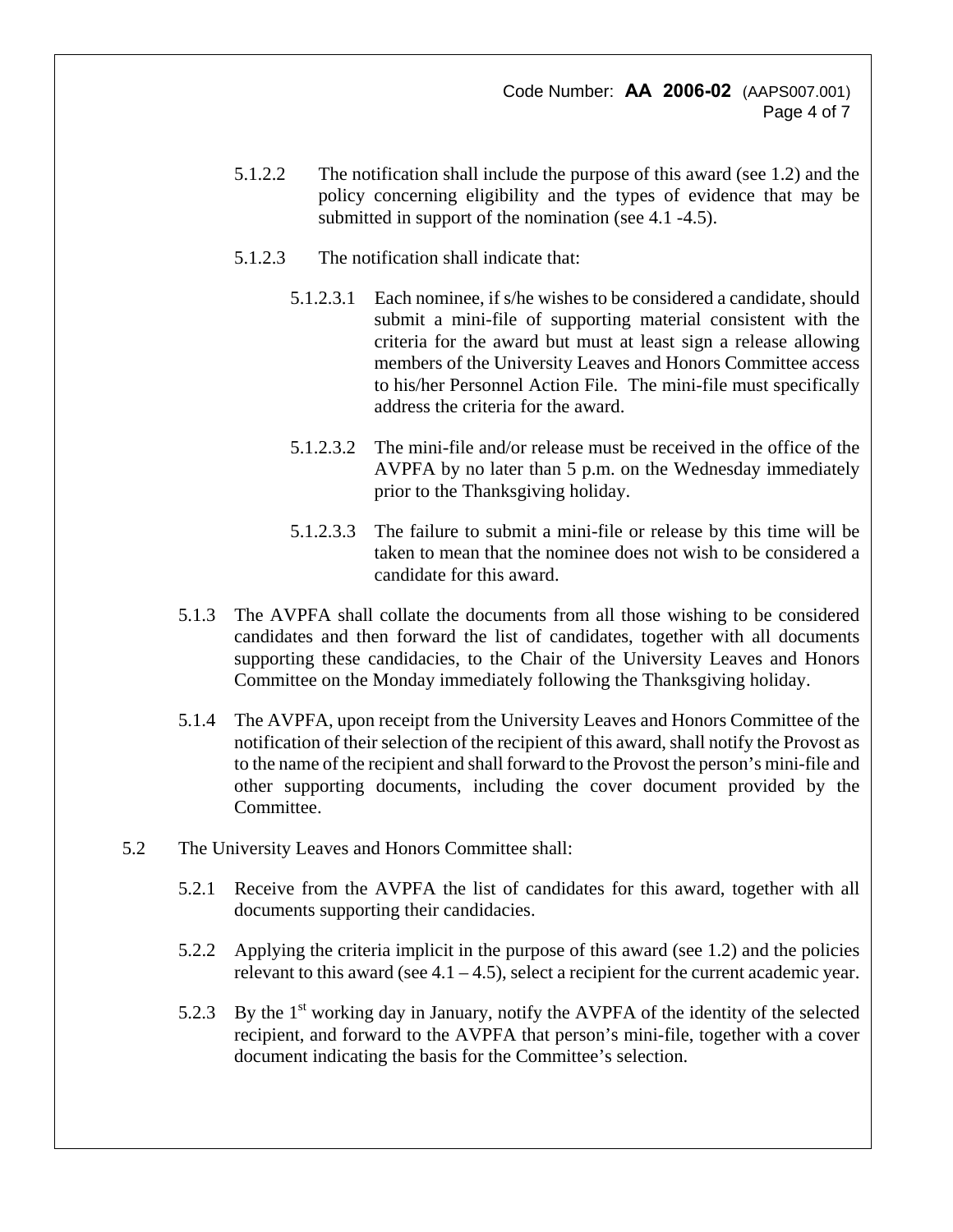### Code Number: **AA 2006-02** (AAPS007.001) Page 5 of 7

- 5.3 The Provost and Vice President for Academic Affairs shall:
	- 5.3.1 Receive from the AVPFA the name of the person selected to receive this award, together with the supporting documents.
	- 5.3.2 Inform the President of the name of the person selected to receive this award and make the supporting documents available to the President if he so desires.
	- 5.3.3 Announce, or ask the President to announce, the recipient at the same time as, and in a manner similar to, the announcement of the recipients of the Lyle E. Gibson Dominguez Hills Distinguished Teacher; the Research, Scholarship, and Creative Activities, and the Service awards.
	- 5.3.4 Cause the name of the recipient to be acknowledged at Honors Convocation and at Commencements that year in a manner similar to that of the other faculty recipients.
	- 5.3.5 Cause the recipient to be acknowledged at other appropriate awards receptions.
	- 5.3.6 Cause a certificate and a monetary award to be given to the recipient.
- **6.0 PROCEDURES** (This sections consists of a summary of the steps described in section #6, with those steps placed in chronological order.)
	- 6.1 The Assistant Vice President for Faculty Affairs
		- 6.1.1 The AVPFA shall be responsible for organizing the nomination process for this award.
			- 6.1.1.1 By the  $16<sup>th</sup>$  working day in September of each year, the AVPFA shall cause a notification to be issued to all CSUDH faculty, staff and students announcing the nomination process for this award.
				- 6.1.1.1.1 This notice shall go in e-mail format to the entire campus community and/or be posted so that everyone has access to it.
				- 6.1.1.1.2 The notice shall include the purpose of this award (see 1.2) and the policy concerning eligibility and the types of evidence that may be submitted in support of the nomination (see 4.1 -4.5).
				- 6.1.1.1.3 The nomination notification shall indicate that:
					- 6.1.1.1.3.1 Any member of the campus community -- faculty, staff or student -- may nominate a faculty member for the award.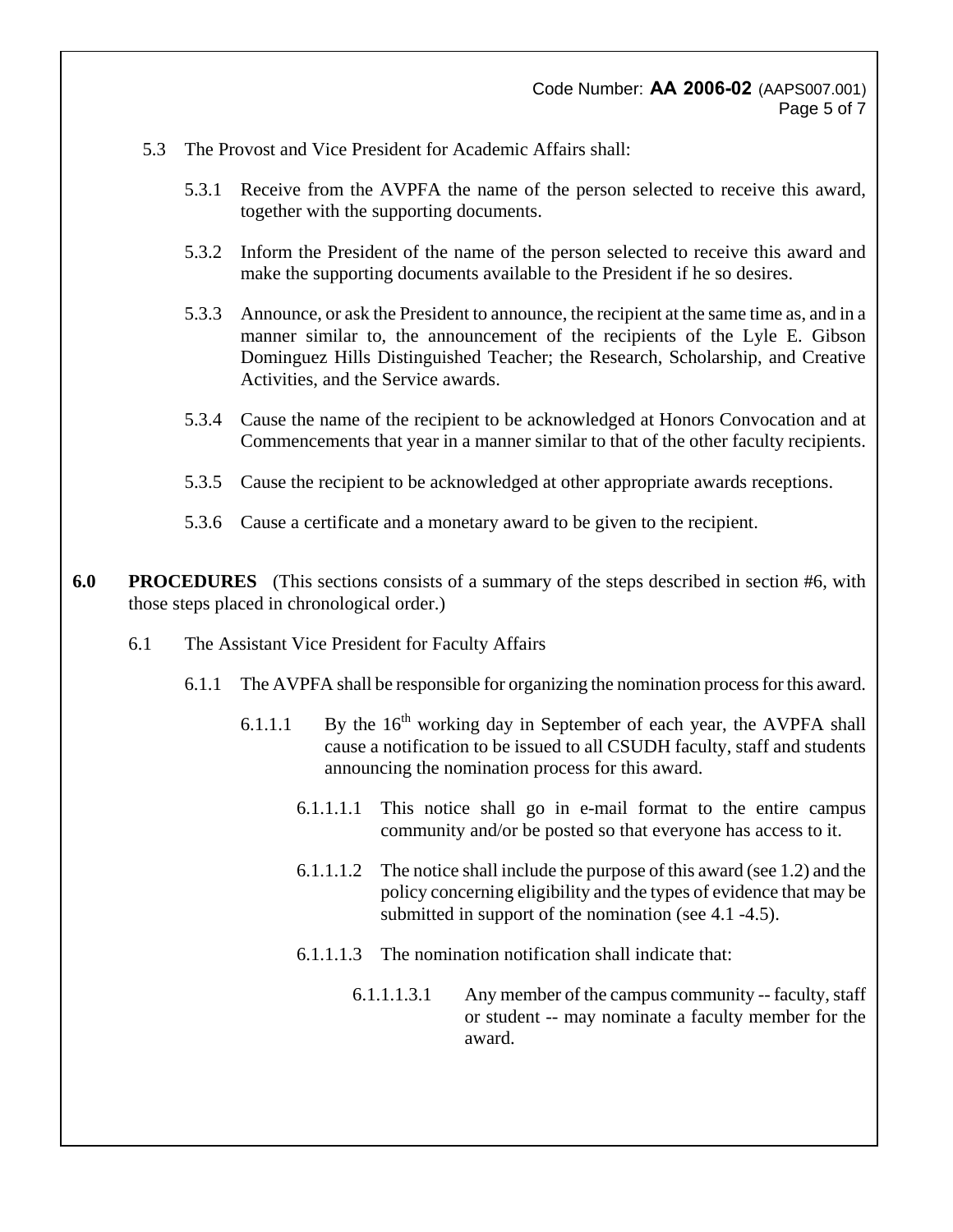### Code Number: **AA 2006-02** (AAPS007.001) Page 6 of 7

| 6.1.1.1.3.2 | All nominations must include the reason(s) why the<br>person being nominated warrants consideration for the<br>award. |
|-------------|-----------------------------------------------------------------------------------------------------------------------|
| 6.1.1.1.3.3 | All nominations must be signed by the person making<br>the nomination.                                                |
| 6.1.1.1.3.4 | Each member of the campus community may nominate<br>no more than one person.                                          |
| 6.1.1.1.3.5 | Faculty may nominate themselves.                                                                                      |
| 6.1.1.1.3.6 | All nominations must be received in the office of the<br>AVPFA by 5 p.m. on the $16th$ working day in October.        |

- 6.1.2 The AVPFA shall collate the nominations, confirm the eligibility of those nominated, and then notify each of the eligible nominees of his/her nomination.
	- 6.1.2.1 The notification shall be sent by the  $1<sup>st</sup>$  working day in November.
	- 6.1.2.2 The notification shall include the purpose of this award (see 1.2) and the policy concerning eligibility and the types of evidence that may be submitted in support of the nomination (see 4.1 -4.5).
	- 6.1.2.3 The notification shall indicate that:
		- 6.1.2.3.1 Each nominee, if s/he wishes to be considered a candidate, should submit a mini-file of supporting material consistent with the criteria for the award but must at least sign a release allowing members of the University Leaves and Honors Committee access to his/her Personnel Action File. The mini-file must specifically address the criteria for the award.
		- 6.1.2.3.2 The mini-file and/or release must be received in the office of the AVPFA by no later than 5 p.m. on the Wednesday immediately prior to the Thanksgiving holiday.
		- 6.1.2.3.3 The failure to submit a mini-file or release by this time will be taken to mean that the nominee does not wish to be considered a candidate for this award.
- 6.1.3 The AVPFA shall collate the documents from all those wishing to be considered candidates and then forward the list of candidates, together with all documents supporting these candidacies, to the Chair of the University Leaves and Honors Committee by the Monday immediately following the Thanksgiving holiday.